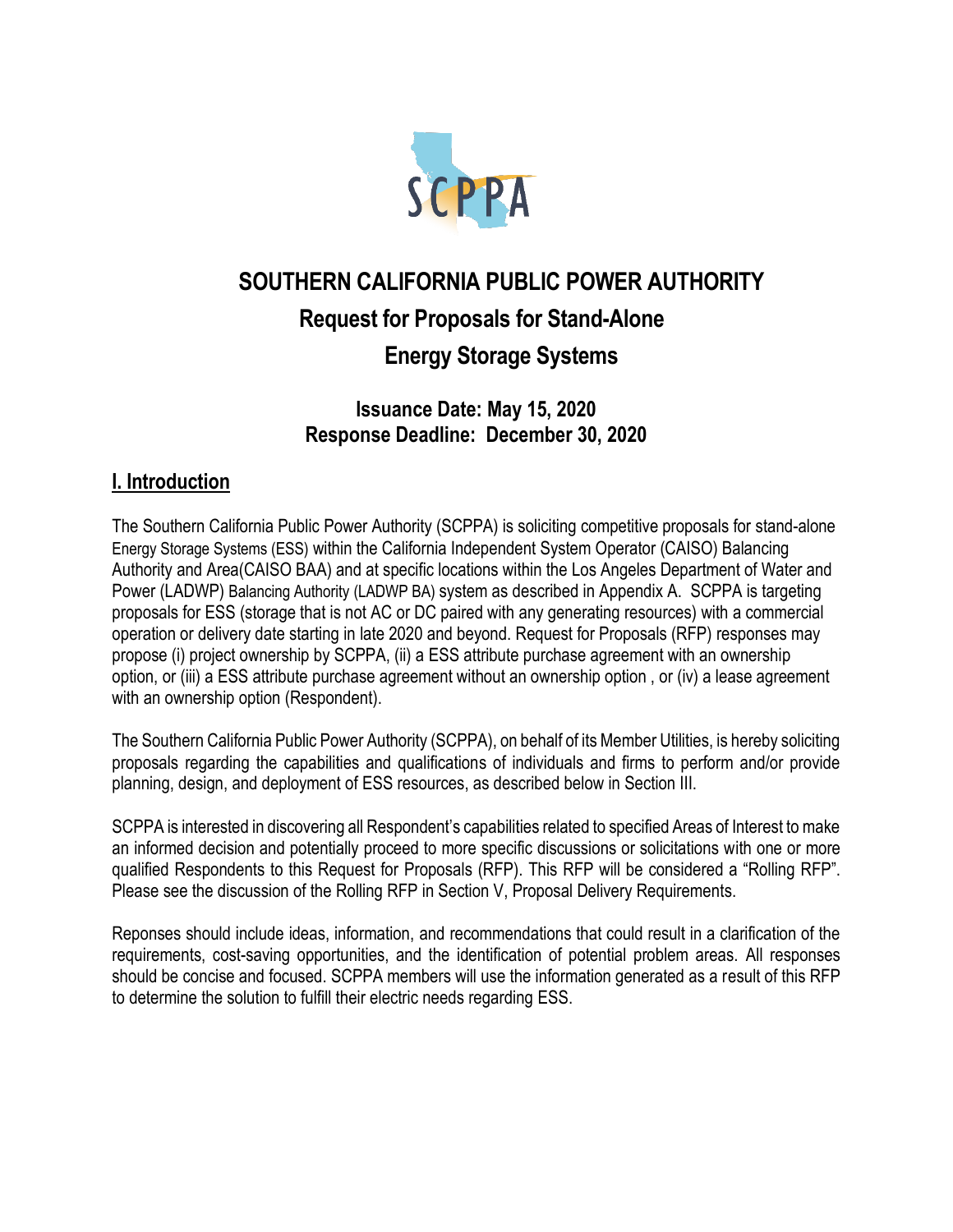#### **II. Background**

SCPPA is a public agency created by agreement of its Member Agencies pursuant to the Joint Exercise of Powers Act (Government Code sec. 6500 *et seq.*) for the purpose of planning, financing, developing, acquiring, constructing, operating and maintaining projects for the generation or transmission of electric energy and associated products and services. SCPPA is a "cafeteria style" joint powers authority wherein the Member Agencies can select the projects that they are interested in pursuing. SCPPA can procure resources on behalf of one or more of its Member Agencies.

SCPPA's Member Agencies are eleven cities and one irrigation district that provide retail electric service to customers within their respective jurisdictional boundaries. The Member Agencies are the cities of Anaheim, Azusa, Banning, Burbank, Cerritos, Colton, Glendale, Los Angeles, Pasadena, Riverside, and Vernon, and the Imperial Irrigation District. Anaheim, Azusa, Banning, Cerritos, Colton, Pasadena, Riverside and Vernon are in the CAISO BAA. The Los Angeles Department of Water and Power (LADWP), Burbank, and Glendale are in the LADWP BA. The Imperial Irrigation District, however, operates its own Balancing Authority Area.

SCPPA is governed by a Board of Directors, which consists of a representative from each of its Member Agencies. The management of SCPPA is under the direction of an Executive Director who is appointed by the Board. Member Agencies' electric utilities are governed by their respective city councils or other locally elected governing bodies.

SCPPA has active working groups focused on resource planning and project development. These groups, with representation from all twelve of the Member Agencies, meets once a month and has reviewed over eleven hundred individual project proposals since 2007.

#### **III. Areas of Interest**

SCPPA Members seek ESS to support Members' procurement of renewable resources in meeting their Renewable Portfolio Standards (RPS) and procurement targets regarding Assembly Bill (AB) 2514. This RFP seeks proposals for stand-alone ESS in areas relevant to SCPPA Members' territory (CAISO BAA and at specific locations within the LADWP BA system).

SCPPA requires that, during the term of any agreement, the Seller shall assume the risk of maintaining and bringing the ESS into compliance, should there be a change in law that renders the ESS noncompliant with RPS, AB 2514, and other requirements of law. Since this is one of the critical elements in regard to resource planning for SCPPA, please describe how this risk would be assumed and addressed by Seller.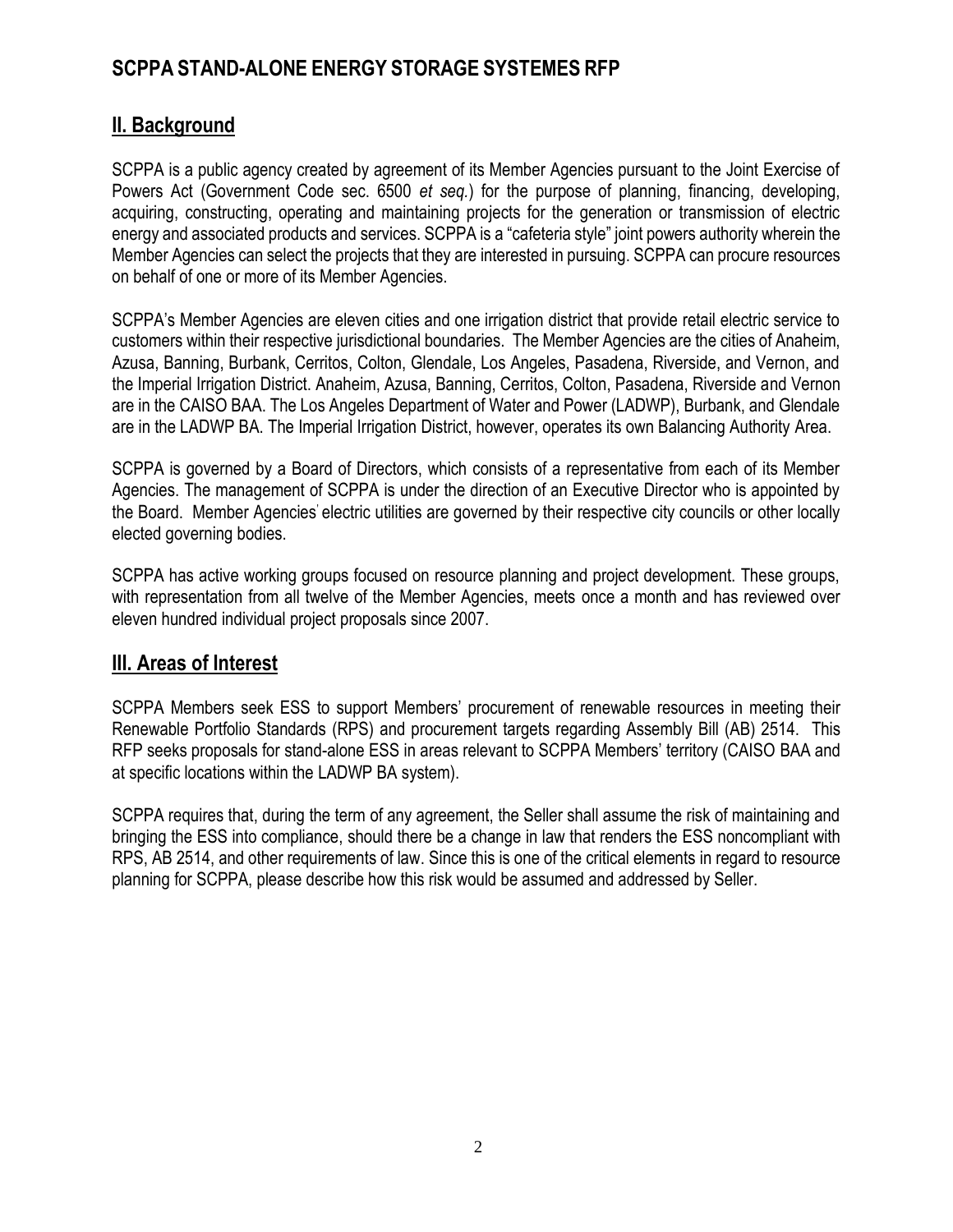### **IV. Required Elements of Proposals**

**1. Transmittal Letter:** Provide a brief statement of the Respondent's understanding of the work to be done and commitment to perform the work as scheduled, including a summary of any exceptions taken to the RFP requirements, statement of work, specifications, and reference to any proposed contractual terms and conditions required by the Respondent. An officer authorized to bind must sign the proposal on behalf of the Respondent and must include the following declarations on the Transmittal Letter:

> *"This proposal is genuine, and not sham or collusive, nor made in the interest or in behalf of any person not herein named; the respondent has not directly or indirectly induced or solicited any other respondent to put in a sham bid, or any other person, firm or corporation to refrain from submitting a proposal; and the respondent has not in any manner sought by collusion to secure for themselves an advantage over any other respondent."*

- **2. Applicant Information:** Provide the legal name of the company or entity making the proposal, the legal structure or form of the entity (e.g., Corporation, or LLC), number of years in business, physical address, e-mail address, telephone, and names and titles of individuals authorized to represent the Respondent.
- **3. Resource Adequacy Category:** Clearly identify the proposal if ESS qualifies as one or more of a combination of the following eligible resource adequacy products:
	- a. System Capacity Requirements
	- b. Local Capacity Requirements
	- c. Flex Capacity Requirements

#### **4. Energy Storage Systems (ESS)**:

SCPPA Member Agencies have a strong interest in the rapidly developing energy storage market. All types of energy storage technologies are open for consideration to be added into SCPPA member resource portfolios if they are determined to be cost effective. Members have a target of at least 147 MW of energy storage by 2021 based upon AB 2514. Many Members, however, are looking to go beyond the targets specified in AB 2514.

**5. Project Details:** Clearly identify the proposed project, including the following information:

- a. **CAISO BAA Project or LADWP BA Project**: Respondent shall identify whether the response relates to CAISO BAA Project or to LADWP BA Project.
- b. **Project Description:** Project name and location, and phases of development if applicable.
- c. **Contract Quantity:** In MWh or kW and by project phase if applicable, including nameplate rating and proposed amount of capacity. Please provide all MWh or kW increment options available for the project.
- d. **Pricing:** Please provide all pricing structure options available. Prepayment options will not be considered. Tax benefits/grants, whether current or future, must be shared with SCPPA members. Pricing should include all resource adequacy capacity the ESS provides. Appendix A provides additional pricing instructions for proposals related to LADWP BA and surrounding areas.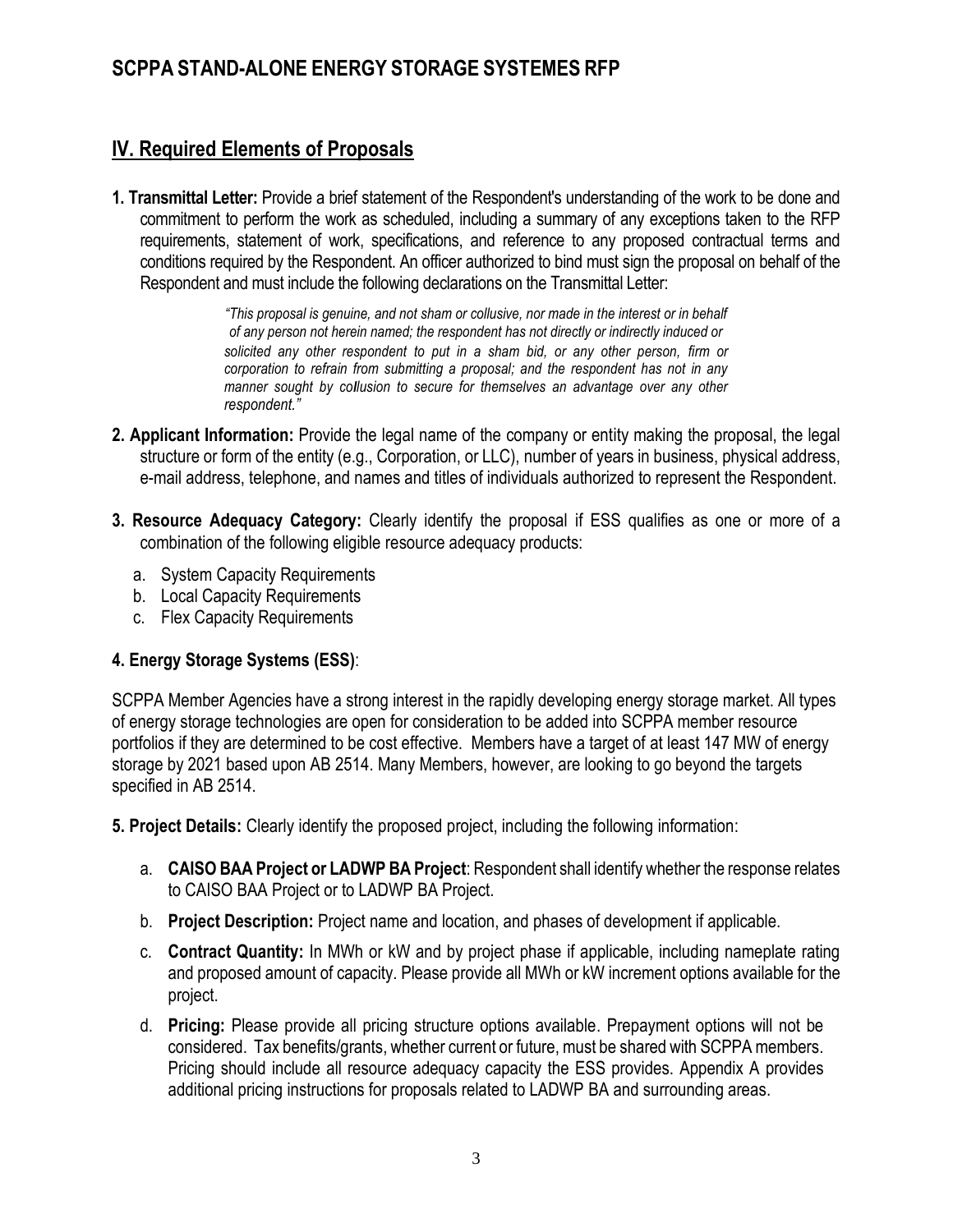- e. **Charging Energy and Dispatch**: Respondent shall assume that charging energy shall be supplied by SCPPA members, and title to the energy shall remain with the supplying SCPPA members. Respondent shall assume the SCPPA members shall provide dispatch instruction for stored energy. Respondent shall be responsible for acquiring and paying for all energy needed for station service, O&M load, and parasitic load (e.g., HVAC).
	- i) **Price (variable):** Expressed in nominal dollars (as of the year of COD) in \$/MWh or \$/kW-Month, and itemized by cost components if applicable; the Energy Price when the resource is called upon (to charge or discharge) will start on the Commercial Operation Date (COD) and may include fixed price annual escalation rates or index plus fixed price component.
	- ii) **Energy Storage System Price (fixed):** Expressed in nominal dollar value (as of the year of COD) in \$/MWh or \$/kW-Month, with no escalation; the Energy Price when the resource is called upon (to charge or discharge).
- f. **Delivery Term:** Minimum term is 1 year with no maximum. Varying terms are seeking both shortterm and long-term delivery of ESS. Please provide all delivery term options available, including seasonal and/or intra-day delivery profile options.
- g. **Resource Availability:** Maximum and minimum capacity factors anticipated, resource availability profile, dispatchability (by unit or phase if applicable), and scheduling requirements/limitations, if any; any rights for SCPPA to perform full or partial dispatch, and economic curtailment
- h. **Buyer's Step in Right:** Buyer must be allowed to assume or cure any default by Respondent in the site control documents.
- i. **Point of Delivery (POD):** Cost of transmission to a delivery point shall be included in the Cost of Energy and Capacity to the CAISO Grid (with preference for the LA Basin or Big Creek/Ventura Local Capacity Area) and LADWP BA. Other delivery points may be identified by Respondents on the condition that any and all associated costs of transmission, ancillary services, and scheduling are included up to the Point of Delivery. Project POD transmitting through the CAISO must include a \$/MWh price adder for delivery through the CAISO that is fixed for the duration of the contract term. The proposed \$/MWh price adder should be viewed as an export through CAISO, not a pseudo-tie, and include all transmission and generation related fees imposed by CAISO.

**Note:** Project evaluations will include the full cost of delivery to the customers of SCPPA Members within Southern California. The point of delivery to the CAISO must confirm that the project qualifies for Resource Adequacy and/or Local Capacity Requirement capacity benefits.

- j. **Point of Delivery (POD) and Interconnection:** The point of delivery must be identified. Interconnection and its costs are the responsibility of Respondent and will be addressed outside this RFP as these issues are fact specific.
- k. **ESS Liabilities**: Vendor will be responsible for environmental liability, hazardous materials and removal.
- l. **Environmental Attributes:** Ensure that SCPPA shall receive any and all ESS attributes associated with the storage facility and its output, including any currently recognized ESS attributes or any that may be defined in the future but not limited to renewable energy credits and air emission credits or offsets (i.e., greenhouse gas credits, at the location of source and for the gross output of the storage facility or otherwise credited).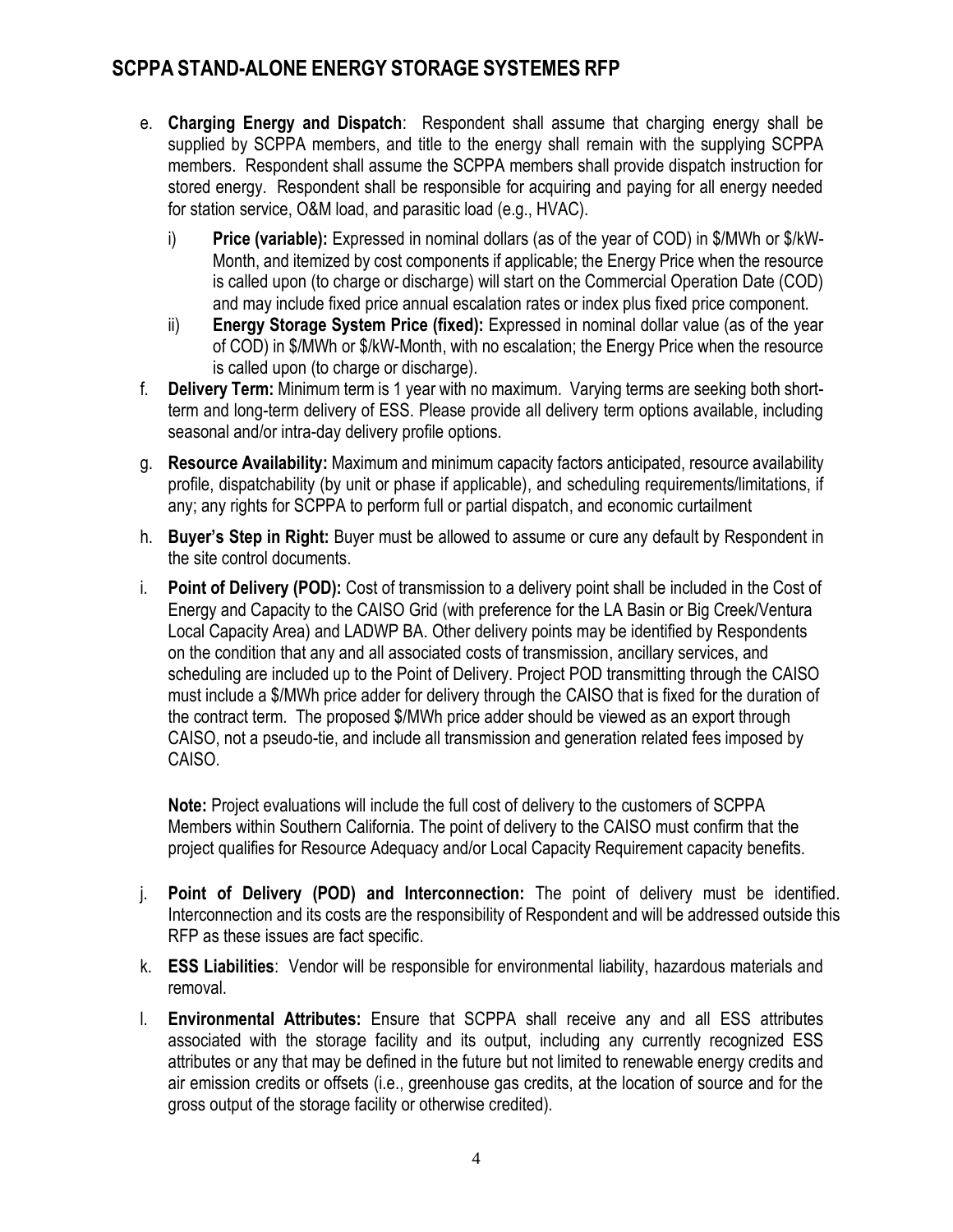- m. **Combustion:** For any proposals that involve combustion technologies, provide details on the forecasted emissions, emissions controls, and compliance with applicable emissions regulations and California Environmental Quality Act (CEQA)
- n. **Capacity Rights/Shared Facilities:** Ensure that SCPPA shall receive any and all capacity rights associated with the ESS project and/or its output.
	- i) Identify any project capacity to be provided/committed to parties other than SCPPA.
	- ii) Identify any project supporting/associated facilities that require shared use or third -party access rights, such as intermediate distribution infrastructure, control rooms, or other intermingled facilities. Describe any controls or provisions to assure the continuation of the described project capacity.
- o. **Project Plan to Commercial Operation Date:** Identify the proposed commercial operation date with a satisfactory major milestone schedule that includes, but not limited to the following:
	- i) Proposed schedule for all proposed phases of development, if applicable, which includes obtaining and developing site access and control through executed leases, fee purchases, approvals, or other means.
	- ii) Details of any prior or existing settlements made for environmental mitigation and clearly identified post-construction or pass-forward mitigation obligations that would be forwarded to SCPPA in the event a contract is executed (e.g., reserve or offset land for environmental habitat or reconstruction).
	- iii) Proposed schedule for obtaining construction and operational permits and licenses, and construction financing.
	- iv) Proposed construction schedule, including major equipment purchasing, anticipated Factory Acceptance Testing of major components, Site Tests, commencement of test-energy and Commercial Operation Date (COD).
	- v) For projects or operations requiring water or make-up water, description of the water supply requirements and provisions for supply.
	- vi) Description of whether and to what extent any environmental studies have been carried out with respect to the proposed project and how compliance with the California Environmental Quality Act (CEQA), which is a requirement before an agreement can be executed by SCPPA, might be effectuated, including, if the Project is located outside California, how Title 14 Section 15277 of the California Administrative Code is or will be addressed by the project.
	- vii) Note that any Test Energy delivered before the COD shall be curtailable at any time by SCPPA without compensation.
	- viii) Note that the project shall be pre-certified as renewable-compliant by the California Energy Commission no later than 6 months after COD.
	- ix) Note that the project shall be WREGIS-certified no later than 3 months before COD.
- p. **Financing and Tax Equity Investor**: Describe how the project will be financed such as by parent company, backflip leverage, or some sort of Yieldco Structure.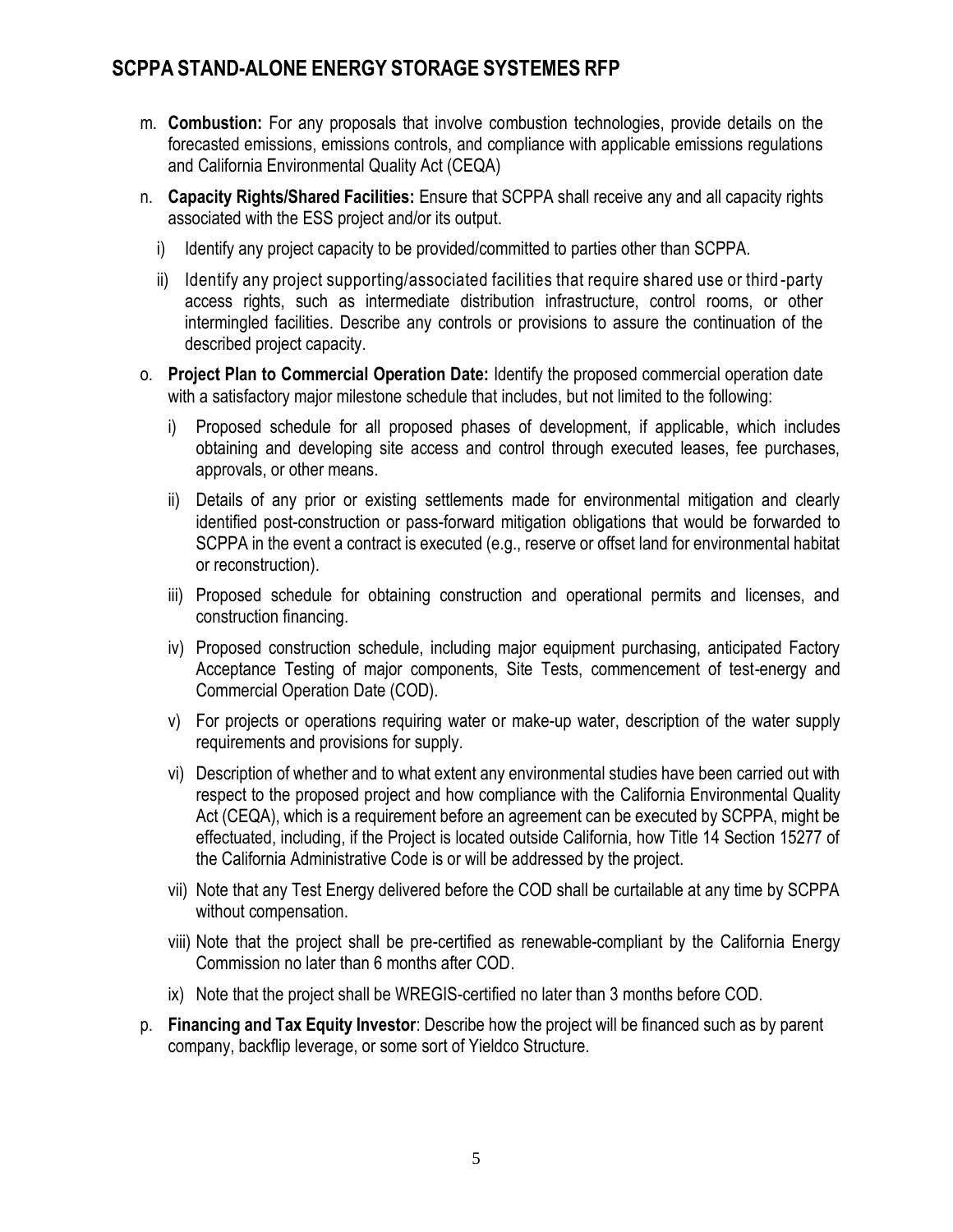- q. **Credit Support and Security:** Express in nominal dollars the amount of Performance Assurance provided from execution of the Power Purchase Agreement through COD and the amount of Performance Assurance provided after Commercial Operation Date as a letter of credit, cash, or guaranty.
- r. **Applicable to Stand-Alone Energy Storage Systems in LADWP's Balancing Authority only:**  Please provide as much information as possible in the ESS Specifications for Projects Within LADWP's Balancing Authority in Appendix A (posted as a separate document). **Only Proposals submitting Appendix A will be evaluated based on Evaluation Criteria for LADWP Reliability Project Only in Appendix B (posted as a separate document).All other proposals will be evaluated under a different criteria.**
- **6. Experience:** Clearly identify the respondent's management team and other key personnel including those responsible for design, construction, permitting, operations, and maintenance.
	- a. Describe your firm's organizational structure, management qualifications, and other contract related qualifications, including number of years the firm has been in business.
	- b. Specify key employees and describe their experience with the development, construction, finance closing, commercial operation, and maintenance of similar projects as proposed by Respondent in response to this RFP.
	- c. Provide current financial statements of all entities involved in the project or as part of the management team. This shall include items such as audited financial statements (not more than twelve months old) annual reports, FERC Form 1, and any other applicable financial information. If none of the above is available, Respondent shall provide verifiable financial statements for the past three (3) years if available, and Respondent's Dunn & Bradstreet identification number, where available.
	- d. Provide a commitment statement for the retention and use of key employees as proposed, their availability to initiate and sustain the proposal, as well as planned supplemental employees if key employees are not available to assure project delivery.
	- e. Indicate any and all pending litigation that could affect the viability of Respondent's proposal or Respondent's financial stability.
	- f. Provide information on your firm's licenses, bonding capacity, and safety record.
	- g. Identify existing projects in commercial operation that Respondent has developed and/or operates.
	- h. Provide a list of references for similar projects completed, including a contact person, phone number and address.
	- i. State whether Respondent will use subcontractors to perform services pursuant to the contract and provide a list of any known subcontractors. Should the use of subcontractors be included, Respondent shall provide the same assurances of competence for the subcontractor, plus the demonstrated ability to manage and supervise the subcontracted work. Subcontractors shall not be allowed to further subcontract with others for work on this program. The provisions of this contract shall apply to all subcontractors in the same manner as to the Respondent.
	- j. Describe the project technology and technical resource data, including any studies or reports regarding the resource.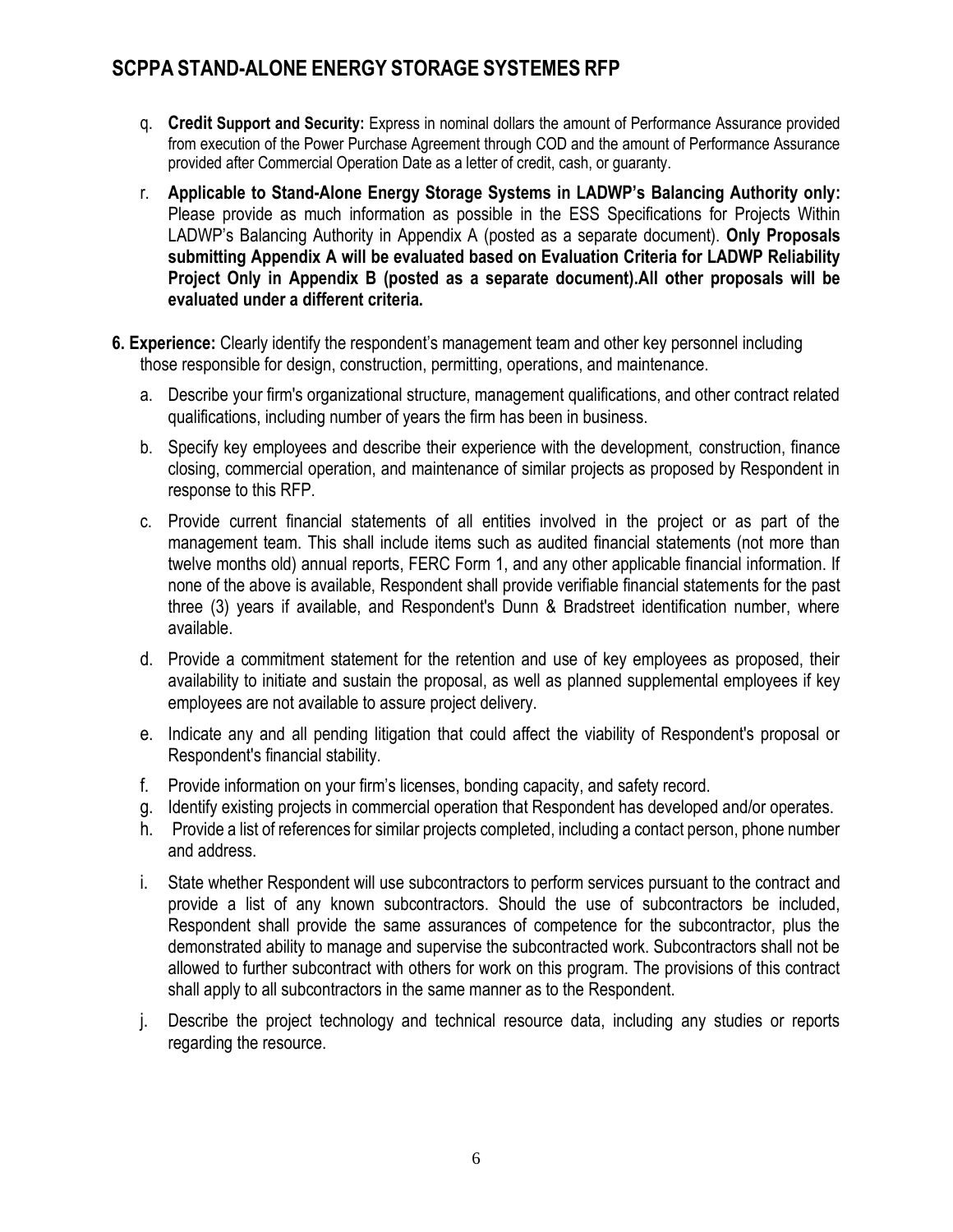#### **V. Proposal Delivery Requirements**

One electronic copy of your proposal must be e-mailed [to](mailto:to_knguyen@scppa.org) EnergyStorageSystemsRFP@scppa.org or delivered on CD or USB flash drive to the address below by no later than 4:00 p.m. PST on December 30, 2020:

> Southern California Public Power Authority Attention: 2020 Energy Storage System RFP 1160 Nicole Court Glendora, California 91740

For general questions, please call the SCPPA offices at (626) 793-9364.

Clarification questions regarding this RFP must be in writing, addressed to the following email address: [EnergyStorageSytemsRFP@scppa.org.](mailto:EnergyStorageSytemsRFP@scppa.org)

Since this is a "Rolling RFP," proposals may be submitted at any time during the calendar year 2020 after the issue date. SCPPA reserves the right to review all proposals throughout the process of this rolling RFP, to contact proposers at any time to start negotiations, and to execute one or more agreements before the deadline for delivery of proposals.

No contact may be made with the Board of Directors, Committee Members, or SCPPA Member Agencies concerning this Request for Proposals.

All information received by SCPPA in response to this RFP is subject to the California Public Records Act and may be subject to the California Brown Act and all submissions may be subject to review in the event of an audit.

#### **VI. Terms and Conditions**

- 1. If selected, SCPPA desires to enter into exclusive negotiations with respondent as may be facilitated through an execution of a Letter of Intent (LOI), Exclusivity Agreement or other agreements.
- 2. SCPPA reserves the right to cancel this RFP at any time, reject any and all proposals and to waive irregularities, if any.
- 3. SCPPA shall determine at its sole discretion the value of any and/or all proposals including price and non-price attributes.
- 4. Proposals may be sub-divided or combined with other proposals, at SCPPA's sole discretion.
- 5. SCPPA shall perform an initial screening evaluation to identify and eliminate any proposals that are, for example, not responsive to the RFP, do not meet the minimum requirements set forth in the RFP, are not economically competitive with other proposals, or are submitted by Respondents that lack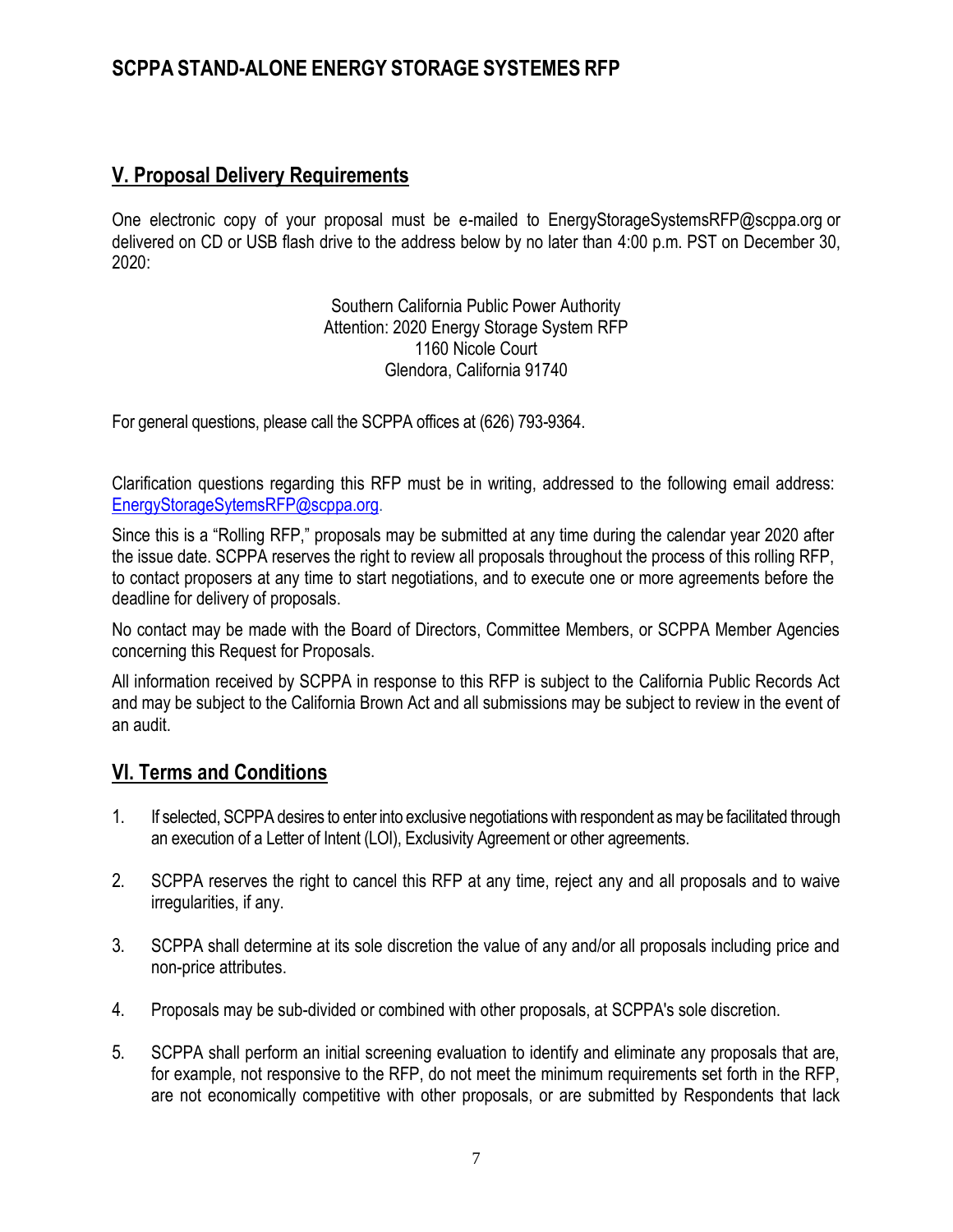appropriate creditworthiness, sufficient financial resources, or qualifications to provide dependable and reliable services for this RFP.

- 6. SCPPA reserves the right to submit follow up questions or inquiries to request clarification of information submitted and to request additional information from any Respondent.
- 7. SCPPA reserves the right, without qualification and in its sole discretion, to accept or reject any or all proposals for any reason without explanation to the Respondent, or to make any award to that Respondent, who, in the opinion of SCPPA, will provide the most value to SCPPA and its Members.
- 8. SCPPA may decline to enter into any potential engagement agreement or contract with any Respondent, terminate negotiations with any Respondent, or to abandon the request for proposal process in its entirety.
- 9. Those Respondents who submit proposals agree to do so without legal recourse against SCPPA, its Members, their directors, officers, employees, and agents for rejection of their proposal(s) or for failure to execute or act on their proposal for any reason.
- 10. SCPPA shall not be liable to any Respondent or party in law or equity for any reason whatsoever for any acts or omissions arising out of or in connection with this RFP.
- 11. SCPPA shall not be liable for any costs incurred by any Respondents in preparing any information for submission in connection with this RFP process or any and all costs resulting from responding to this RFP. Any and all such costs whatsoever shall remain the sole responsibility of the Respondent.
- 12. SCPPA may require certain performance assurances from Respondents prior to entering into negotiations for work that may result from this RFP. Such assurances may potentially include a requirement that Respondents provide some form of performance security. Performance security shall be in the form of a Letter of Credit or Cash.
- 13. Prior to contract award, the successful Respondent may be asked to supply a detailed breakdown of the applicable overheads and fringe benefit costs that are part of the labor rates and other direct costs associated with the services to be performed.
- 14. SCPPA Members, either collectively or individually may contact Respondents to discuss or enter into negotiations regarding a proposal. SCPPA is not responsible or liable for individual Members interactions with the Respondent which are not entirely conducted through SCPPA or at SCPPA"s option or election to engage the Respondent as defined within the RFP.
- 15. Submission of a Proposal constitutes acknowledgement that the Respondent has read and agrees to be bound by the terms and specifications of this RFP and any addenda subsequently issued by SCPPA.
- 16. Information in this RFP is accurate to the best of SCPPA's and its Members" knowledge but is not guaranteed to be correct. Respondents are expected to complete all of their due diligence activities prior to entering into any final contract negotiations with SCPPA.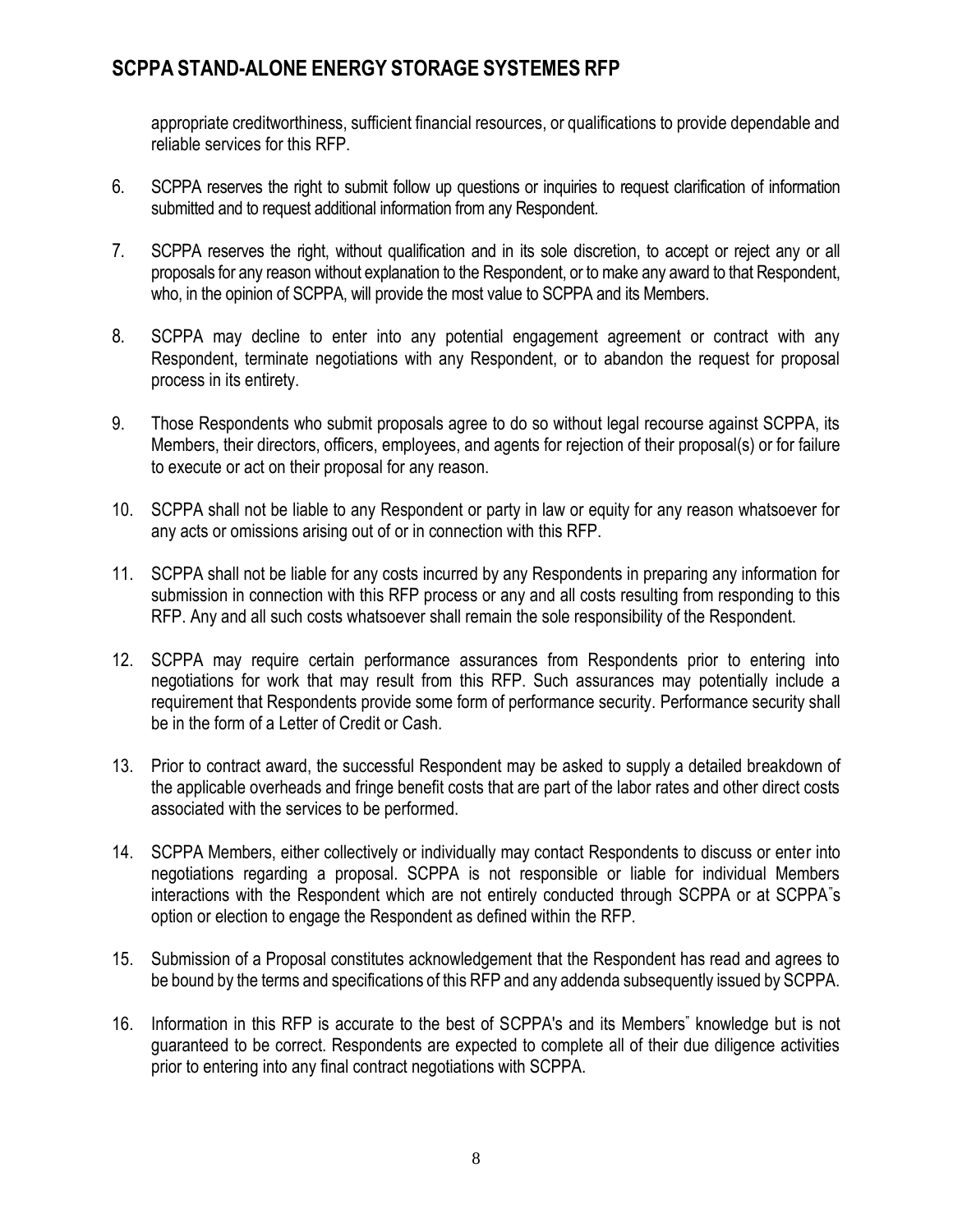- 17. SCPPA reserves the right to enter into an agreement with more than one Respondent, to choose not to contract with any Respondent with respect to one or more categories of services, and to choose to suspend this RFP or to issue a new RFP that would supersede and replace this RFP.
- 18. SCPPA reserves the right to negotiate definitive agreements including but not limited to power purchase agreements and other agreements with a Respondent with any and all terms and conditions that SCPPA and/or its Members deem appropriate or desirable, whether or not such terms or conditions are specifically set forth in this RFP.

SCPPA reserves the right to propose that other publicly owned utilities that are not SCPPA Member Agencies be included in certain contracts.

#### **Additional Requirements for Proposal**

- 1. **Consideration of Responses:** Submitted proposals should be prepared simply and economically, without the inclusion of unnecessary promotional materials. Proposals submitted in hardcopy form should be submitted on recycled paper that has a minimum of thirty percent (30%) post-consumer recycled content and duplex copied (double-sided pages) where possible. (Applicable when LADWP is a potential project participant)
- 2. **Insurance, Licensing, or other Certification:** If selected, the Respondent will be required to maintain sufficient insurance, licenses, or other required certifications for the type of work being performed. SCPPA or its Members may require specific insurance coverage to be established and maintained during the course of work and as a condition of award or continuation of contract.
- 3. **Non-Discrimination/Equal Employment Practices/Affirmative Action Plan:** If selected, the Respondent and each of its known subcontractors may be required to complete and file an acceptable Affirmative Action Plan. The Affirmative Action Plan may be set forth in the form required as a business practice by the Department of Water and Power of the City of Los Angeles which is SCPPA's largest Member. (Applicable when LADWP is a potential project participant)
- 4. **Prevailing Wage Rates:** If selected, the Respondent will be required to conform to prevailing wage rates when applicable to the work being performed. Workers in California shall be paid not less than prevailing wages pursuant to determinations of the Director of Industrial Relations as applicable in accordance with Section 1725.5 of the California Labor Code. To access the most current information on effective determination rates, Respondent shall contact:

Department of Industrial Relations Division of Labor Statistics and Research PO Box 420603, San Francisco, CA 94142-0603 Division Office Telephone: (415) 703-4780 Prevailing Wage Unit Telephone: (415) 703-4774 Web: <http://www.dir.ca.gov/dlsr/DPreWageDetermination.htm>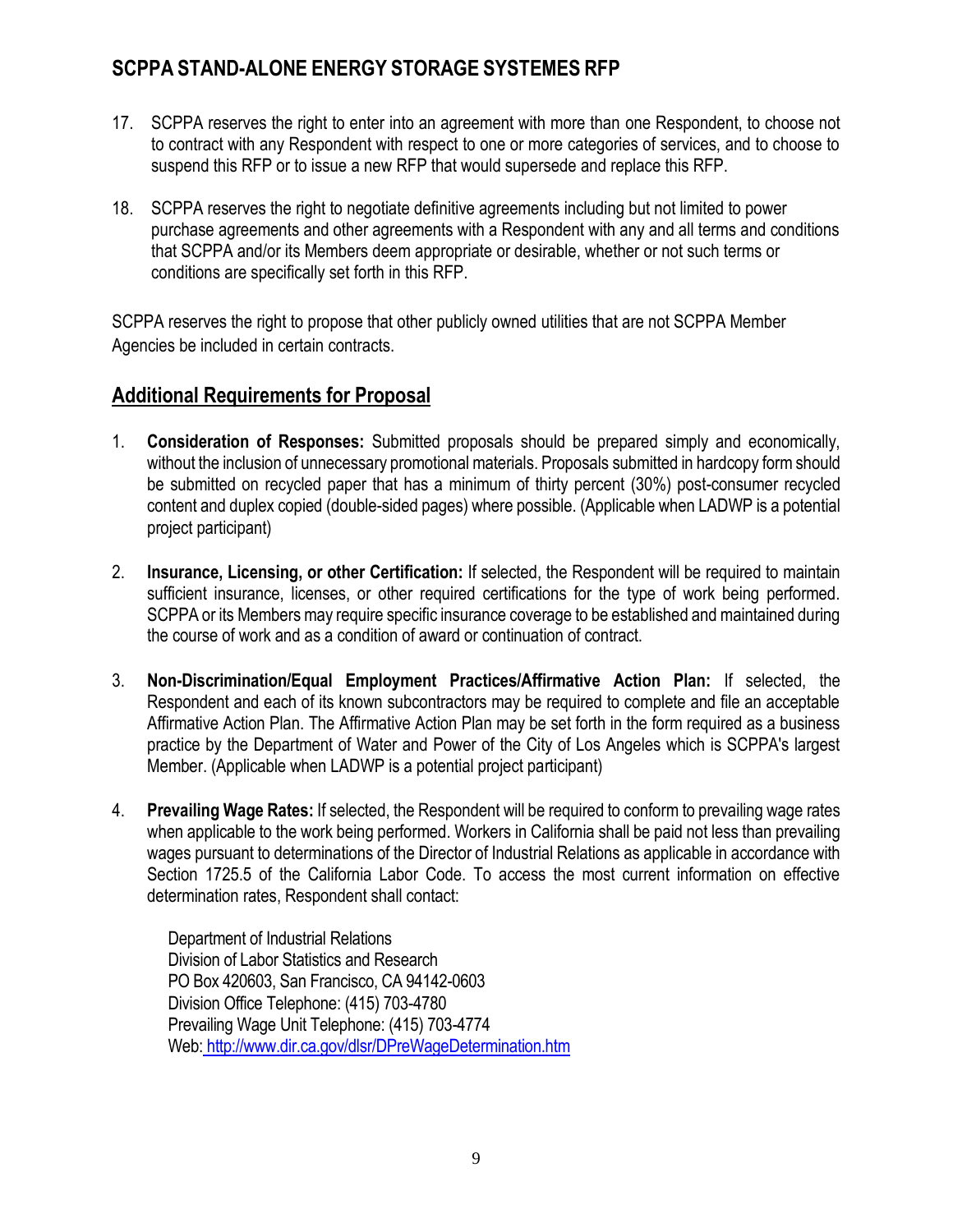- 5. **Child Support Policy:** If selected, Respondent may be required to comply with the City of Los Angeles Ordinance No. 172401, which requires all contractors and subcontractors performing work to comply with all reporting requirements and wage-earning assignments and wage-earning assignments relative to court ordered child support. (Applicable when LADWP is a potential project participant)
- 6. **Supplier Diversity:** Respondents may be required to take reasonable steps to ensure that all available business enterprises, including Small Business Enterprises (SBEs), Disadvantaged Business Enterprises (DBEs), Women-Owned Business Enterprises (WBEs), Minority-Owned Business Enterprises (MBEs), Disabled Veteran Business Enterprises (DVBEs), Lesbian, Gay, bisexual, or Transgender Business Enterprise (LGBTBE) and other Business Enterprises (OBEs), have an equal opportunity to compete for and participate in the work being requested by this RFP. Efforts to obtain participation of these business enterprises may reasonably be expected to produce a twenty-five percent (25%) participation goal for SBEs and three percent (3%) for DVBEs. For the purpose of this RFP, SCPPA's Supplier Diversity program is modeled after that of the Los Angeles Department of Water and Power. Further information concerning the Supplier Diversity Program may be obtained from the Supply Chain Services Division of the Los Angeles Department of Water and Power. (Applicable when LADWP is a potential project participant)
- 7. **Equal Benefits Ordinance:** If selected, the Respondent may be required to comply with the City of Los Angeles requirements of the Equal Benefits Ordinance ("EBO"), codified at Los Angeles Administrative Code ("LAAC") §10.8.2.1, which requires the Respondent who provide benefits to employees with spouses to provide the same benefits to employees with domestic partners. (Applicable when LADWP is a potential project participant)
- 8. **Contractor Responsibility Ordinance:** If selected, the Respondent may be required to comply with the City of Los Angeles requirements of the Contractor Responsibility Ordinance ("CRO"), codified at LAAC §10.40 et seq., which requires the Respondent and each of its subcontractors to comply with all federal, state, and local laws regarding health and safety, labor and employment, wage and hours, and licensing laws, which affect employees. (Applicable when LADWP is a potential project participant)
- 9. **Sweat-Free Procurement Ordinance:** If selected, the Respondent may be required to comply with the requirements of the Sweat-Free Procurement Ordinance ("SFPO"), codified at LAAC §10.43 et seq., which requires the Respondent and each of its subcontractors to shun sweatshop practices and adhere to workplace and wage laws. (Applicable when LADWP is a potential project participant)
- 10. **Iran Contracting Act of 2010:** If selected, the Respondent may be required to comply with California Public Contract Code Sections 2200-2208, wherein all bidders submitting proposals for, entering into, or renewing contracts with Buyer for goods and services estimated at one million dollars (\$1,000,000) or more are required to complete, sign, and submit the "Iran Contracting Act of 2010 Compliance Affidavit".
- 11. **Los Angeles Municipal Lobbying Ordinance:** If selected, the Respondent may be required to comply with the requirements and prohibitions established in the Los Angeles Municipal Lobby Ordinance if the Respondent qualifies as a lobbying entity under Los Angeles Municipal Code Section 48.02. (Applicable when LADWP is a potential project participant)
- 12. **SCPPA-Furnished Property:** SCPPA or a Member's utility drawings, specifications, and other media furnished for the Respondent's use shall not be furnished to others without written authorization from SCPPA or the applicable Member(s).